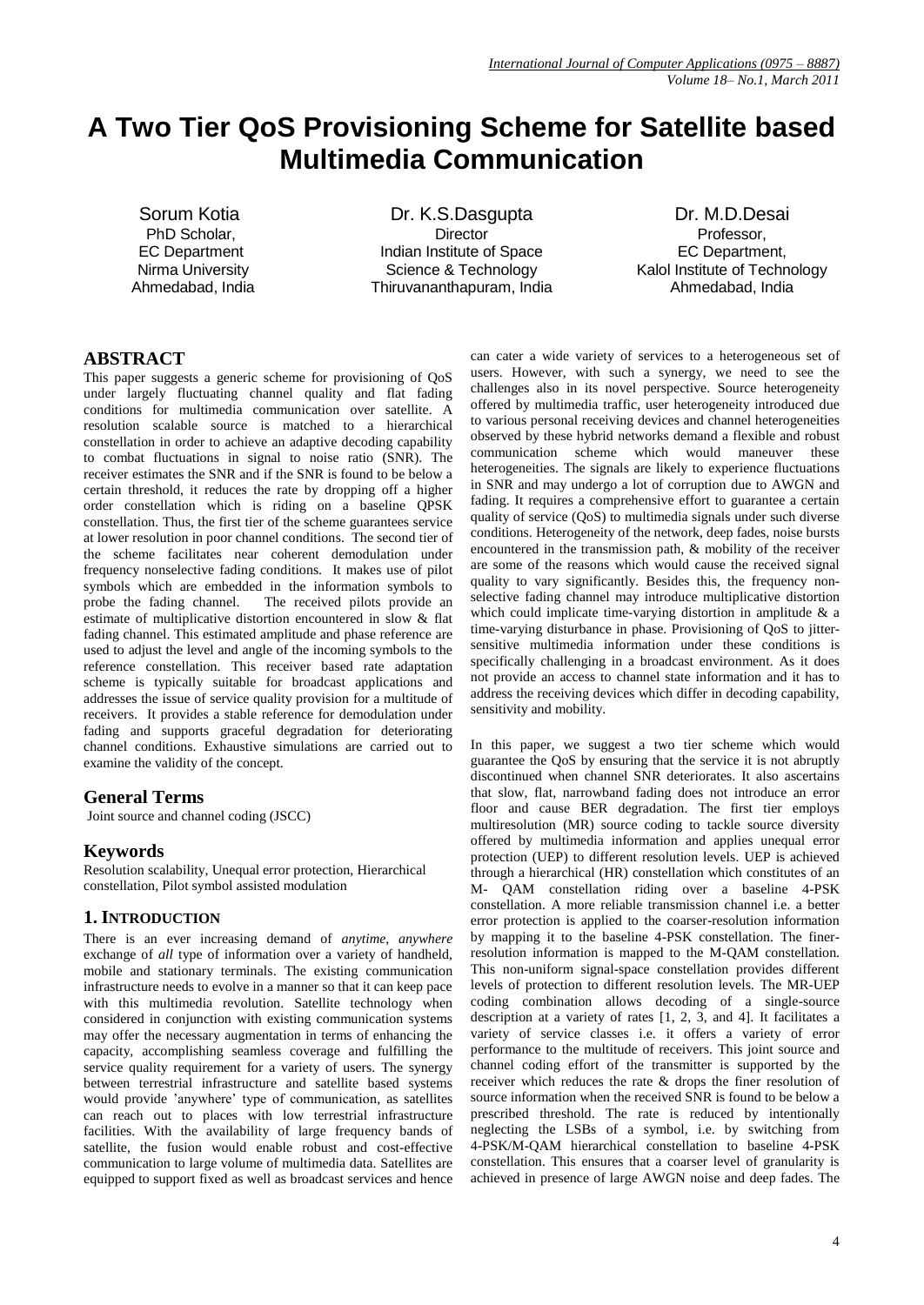intention is to moderately sacrifice the quality of reception in order to provide guaranteed QoS in adverse channel conditions.



**Figure 1. Baseband equivalent system model**

The decision to reduce the rate by switching to a smaller constellation size is based on the estimated SNR values which are obtained at the receiver. Thus, first tier of the scheme ensures graceful degradation and enables service to heterogeneous set of receivers. Even though HR constellations aid spectrally-efficient transmission and provide UEP without additional channel coding, these constellations require a very stable reference grid for demodulation. Multiplicative corruption caused by frequency flat fading can severely degrade error performance for such embedded constellations. The second tier of the scheme works to resolve this issue. It embeds pilot symbols in the data stream at the transmitter. These pilot symbols probe the flat fading channel in a sense that it obtains the samples of the channel's complex fading envelope. At the receiver, these pilot symbols are first identified through a synchronization process. The extracted pilot symbols are then used to derive the amplitude and phase reference, which are used to compensate the effect of motion-induced phase disturbances and variations in the path gains. The process of synchronization also allows us to draw an inference regarding channel SNR, which would set the flag for rate-reduction. The open loop scheme outlined in this paper, facilitates robust transmission of multimedia data over timevarying, noisy, fading channels and caters a guaranteed QoS to a multitude of receivers in a satellite based broadcast environment.

The baseband equivalent model of the receiver is shown in Figure 1. The outline of this paper follows here. Section 1 discusses the model describing the joint algorithm of mapping resolution scalable information to HR constellation. Section 2 discusses the pilot symbol assisted coherent demodulation. The end-to-end distortions involved in the entire chain are discussed in Section 3. Simulation results are discussed in Section 4.

#### **2. DECODING DIVERSITY USING MR-UEP**

Multimedia information incorporates text, audio, video and image data. Among the various media types, images are the most widely used media type besides text. It is also one of the most widely used bases for representing and retrieving videos and other multimedia information. Therefore, the MR-UEP rationale described in this paper has been verified on the image information. It can be extended to other media types as well. The information, here an image, is described in a resolution scalable format. We have considered scalable description of only two resolution levels viz. coarser resolution and a finer resolution. Granularity can be improved if a description with more resolution levels is considered. A single level, separable 2-D Discrete Wavelet Transform is obtained for the image. The

approximation coefficients of LL subband make coarser resolution and detail coefficients constituting of HL, LH & HH subbands are clubbed together to make finer resolution. The coarser resolution belongs to the high protection (HP) class and the finer resolution makes low protection (LP) class. The transformed image is quantized using differential step-sizes. Even though the LL subband makes the coarser scale; in order to inflict minimum quantization error and hence to preserve highest reproduction quality, it is quantized with the finest step-size. Considering the entropy of the image, the detailed coefficients of the HH subband are quantized with same step-size as LL; while HL, LH have relatively large step-size. This variation in stepsize amongst different subbands preserves resolution scalability and provides equal length for the two data vectors representing two resolutions. The two quantized bit-streams are converted into appropriate symbols and are directly mapped to individual constellations. The HP sequence is mapped to the basic 4-PSK constellation & the LP sequence is mapped to M-QAM constellation (here, M=16) which is overriding the 4-PSK constellation. This hierarchical constellation is referred to as an MR-64-QAM in literature; here we call it HR-QAM (Figure 2). It constitutes of a linear combination of two constellation vectors; viz the constellation vector generated by baseline QPSK  $(P_{i,q})$  and, the constellation vector for M-QAM  $(Q_{i,q})$ .

$$
HR_{i,q} = C1(C2(P_{i,q}) + C3(Q_{i,q}))
$$
\n(1)

The constants *C*1, *C*2 and *C*3 influence the constellation expansion factor, the variance of this hierarchical constellation and the degree of protection provided to HP class and LP class of information [5 & 6]. The values of these constants are selected in such a way that, the bit error rate of the coarse channel is lower than that of the single resolution channel. However, the bit error rate of the finer resolution channel is higher. With such an arrangement, under equal transmission power, most of the bit errors are likely to occur in the higher order coefficients. Where as, with uniform mapping, errors may occur with equal probability for all coefficients.

The probability of error for HR constellation under the influence of channel SNR is given as [7 & 8],

$$
P_e = K \cdot Q(\sqrt{2BT_{\text{symb}} \cdot \zeta_{HR} \cdot SNR})
$$
\n(2)

K is the error coefficient which is determined by the average number of signals at the minimum distance.  $O(.)$  is the integral of the tail of the unit variance Gaussian distribution, B is the transmission bandwidth  $&$  T<sub>symb</sub> is the symbol period. SNR is the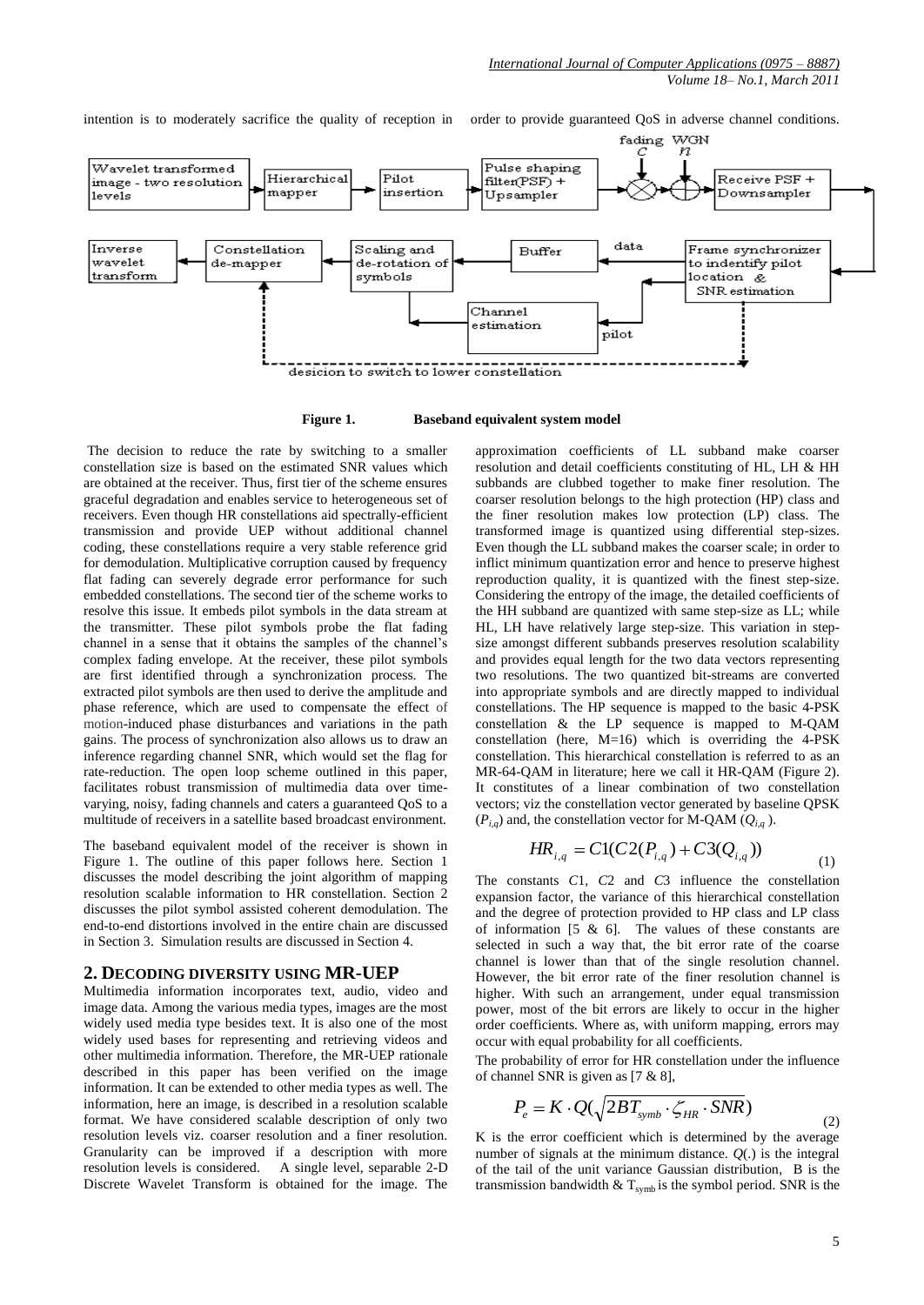

**Figure 2. PSK/M-QAM mapping arrangement** 

Equation 2 indicates that, just like uniform constellation, performance of HR constellation is also governed by channel SNR. For a given HR constellation which is characterized by constants *C*1, *C*2 and *C*3; probability of error increases with degrading channel quality. Under adverse channel conditions when SNR falls below an unacceptable value, we can get rid of the more corrupt part of the constellation by dropping off the over-riding constellation. Hence a certain quality of service can be achieved by reproducing only the coarser resolution which is carried by the less corrupt 4-PSK constellation. Contrarily, when SNR is high, a refined image is reproduced using both the resolutions. The reproduction quality is further improved by utilizing Pilot Symbol Assisted Modulation (PSAM) technique to guarantee QoS against slow & flat fading.

#### **3. PILOT SYMBOL ASSISTED MODULATION**

Pilot symbol assisted modulation has been discussed extensively in [9, 10, 11]. The pilot symbols are periodically inserted in the information-bearing symbols (Figure 3).The frame length L is chosen to be an integer multiple of the length of pilot symbol sequence P, such that  $L = GP$ . The pilot and data symbols have the same transmit power. The channel is assumed to be frequency non-selective. This allows us to model fading as a process affecting the transmitted signal in a multiplicative form [12]. The channel is assumed to be slowly time-varying so as to model this process as a constant random variable over the entire length for which channel is being estimated. We assume perfect symbol timing recovery and carrier frequency acquisition. The complex envelope of the signal received at the output of the matched filter can be expressed as [appendix C, 13],

$$
r(k) = 2\epsilon c(k)s(k) + n'(k)
$$
\n(3)

where  $\varepsilon$  is the transmitted signal energy,  $n'(k)$  is the sampled AWGN at the output of receive pulse shaping filter (PSF) with zero-mean and variance No/2 per dimension, *s*(*k*) represents the complex baseband signal and pilot symbols. The sampled multiplicative distortion is of the sort of  $c(k) = R(k)e^{\theta(k)+2\prod kT_{sym}f_D}$ 

where  $\theta(k)$  is uniformly distributed over the interval  $[-\pi,\pi]$  and  $f<sub>D</sub>$  is the Doppler frequency. *R* represents the fading envelope having a Rayleigh distribution with unit second moment.

## **3.1Channel estimation**

The output of the matched filter is applied to the synchronizer which identifies the location of the pilot symbols. Once the

location of pilots is identified, the pilots are de-multiplexed from the data and are accumulated in a separate branch (Figure 1).

$$
-\frac{|P| \text{DATA} |P| \text{DATA} |P| \text{DATA} |P|}{|\text{Frame 1}|\text{+}|\text{Frame 2}|\text{+}|} - \frac{|P| \text{DATA} |P|}{\text{Length L}}
$$

#### **Figure 3. Frame structure**

These accumulated pilot symbols, denoted as  $S_p$ , are used to obtain estimates of channel gain. Fading at pilot times is extracted by dividing the received signal by locally generated pilot symbols denoted as *Spkn*, .

$$
\hat{c}_p(k) = c(k) + \frac{n'(k)}{s_{pkn}}\tag{4}
$$

These estimates are interpolated to obtain fade estimates at data locations. As long as the signaling rate,  $f_s = 1/T_{symb}$ , and the maximum Doppler frequency satisfy the Nyquist

condition  $\frac{f_s}{G} \ge 2 f_D$  $\frac{f_s}{G} \geq 2f_b$ , the fading at data symbols can be recovered by interpolation. The interpolator uses F nearest pilot symbols to obtain data symbol estimates for current frame i.e. it uses  $(f - 1)/2$  –pilot symbols from the previous frames and

 $F^{2}$  – pilots from the subsequent frames. Sinc interpolator does not require apriori knowledge of channel statistics and is simple to implement. Hence we choose to use the Sinc interpolator, whose coefficients at  $m<sup>th</sup>$  symbol time are,

$$
h_i(m) = \operatorname{sinc}\left(\frac{m}{G} - i\right); \tag{5}
$$

where  $i = -[(F-1)/2_{-},...,F/2_{-}]\$ . The block length over which the estimation is assumed to be constant is determined by the factor F. It influences the estimation accuracy and time lag involved in the fade correction process [9]. Complex conjugate of interpolated estimates is multiplied with the data, which has been buffered so far. This scales and de-rotates the symbols and counteracts the effect of fading. Once this correction has been implemented, BER is affected only by AWGN noise and the channel estimation error. The effect of channel estimation error is discussed further in next section.

## **3.2 Pilot location indentification and SNR estimation**

The first step to obtain channel gain estimates at pilot positions is to identify the locations of the pilot symbols. An n-span differential correlator is employed for the purpose. The optimum decision rule for obtaining the pilot synchronization is to maximize the sum of two terms, the first being the usual correlation and the second being an energy correction term. This correction term is essential for fading channels, as the multiplicative distortion causes wide variation in signal strength [14  $&$ 15]. Two sliding windows are employed. The first window is used to calculate the autocorrelation between the output of receive PSF and it's delayed version. The amount of delay is equal to the length of the pilot sequence, P. Conventionally; only one pilot symbol is inserted at every pilot location. But this does not generate sufficient decision statistics to obtain synchronization. Hence we suggest a longer pilot sequence ("all ones"). A longer sequence also helps in obtaining the synch in case of frequency offsets [16].The output of the correlator is,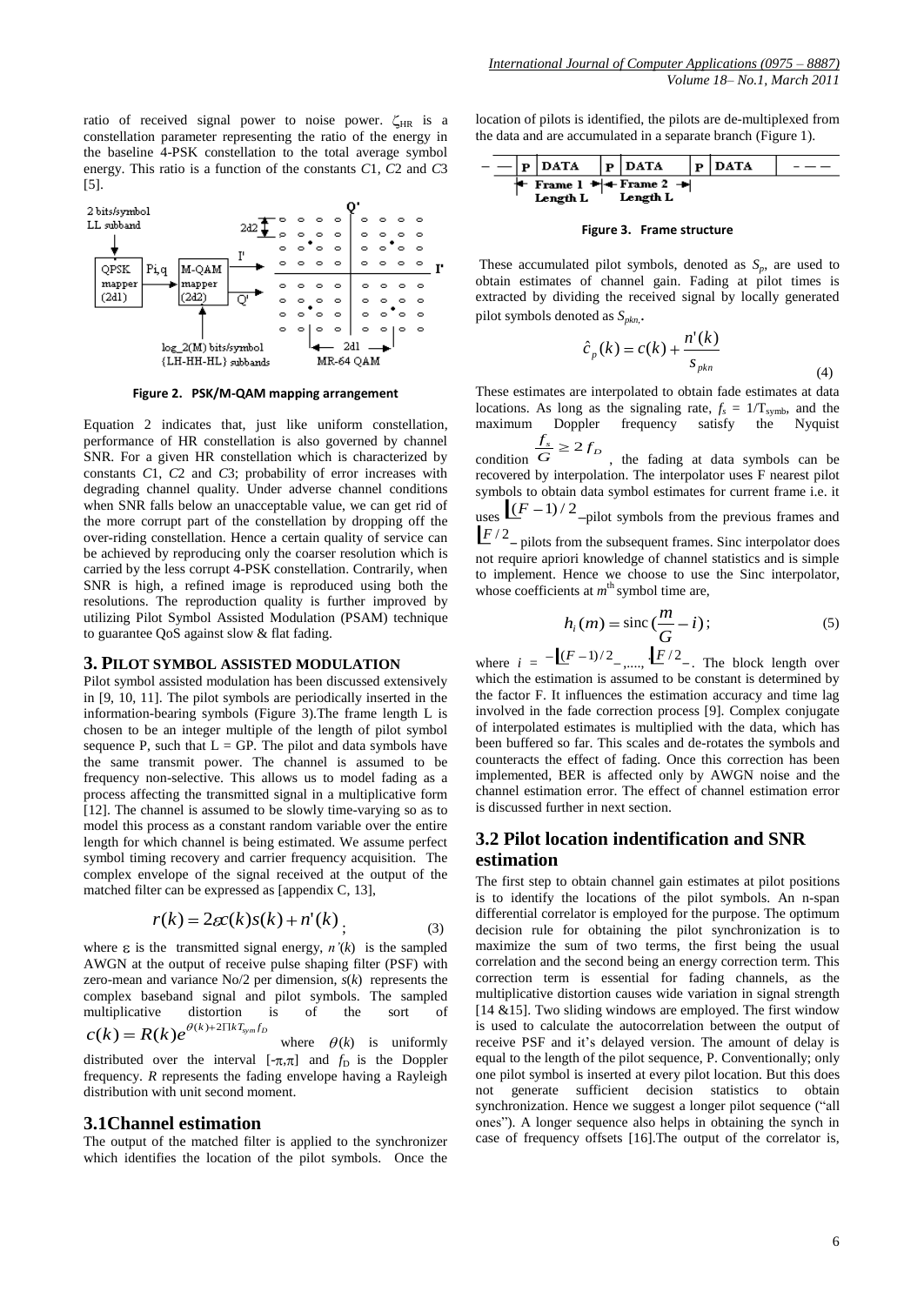$$
y(n) = \sum_{k=0}^{L} r(n+k).r^{*}(n+k+P)
$$
\n(6)

The second window is used to obtain the received signal power, which is used to normalize the decision statistics. The normalized decision variable becomes independent of the instantaneous power. Hence a correction term is obtained which averages over entire frame length,

$$
b(n) = \sum_{k=0}^{L} r(n+k+P).r^{*}(n+k+P) \tag{7}
$$

The decision variable is based on the normalized autocorrelation

$$
d(n) = \frac{|y(n)|}{|y(n)|}.
$$

*L*

given as,  $\frac{\partial f(n)}{\partial (n)}$ . Gansman et. al. have proven in their subsequent work that the optimum threshold is a function of SNR. Hence output of the synchronizer can be indicative of channel SNR. If the peak falls below a prescribed value, the channel SNR can be considered poor and the rate can be adapted by switching to the lower order constellation.

#### **4. END-TO-END DISTORTION**

A performance measure is required that reflects tradeoff effects for MR-UEP coding, reveals the effect of fade-correction and is more relevant in context of multimedia information. Hence the performance is evaluated by observing end-to-end distortion and channel SNR. The mean value of squared error (MSD) between the original image and the reconstructed image is evaluated at various E<sub>b</sub>/No values. The major contributors for end-to-end distortion are namely, the quantization noise, modulation noise due to HR mapping, effect of AWGN channel on HR constellation and channel estimation noise. The wavelet transformation is considered to be a perfectly reversible process. However, a cause of data loss could be attributed to the floatingpoint rounding-off errors, which occur while calculating forward and inverse transformations with non-integer wavelets. The other four distortions are discussed here in detail.

*i) The quantization distortion:* Finding the nearest reproduction vector  $C_i$  of the source vector  $C$  is equivalent to finding a vector that minimizes a distortion measure. Here, the Euclidean distance measures the distortion between *C* and *C<sup>i</sup>* :

$$
d(c, \hat{c}_i) = \sum_{k=1}^{B} |c(k) - \hat{c}_i(k)|^2
$$
 (8)

where  $i = 1, \ldots, B$  are the quantization levels. As mentioned in section 1, LL subband is quantized with smallest step size; hence it experiences the least quantization noise. The output of the quantizer is directly mapped to one of the constellation points. Average mapping distortion is minimzed if there exists one to one correspondence between two sets i.e. a quantization level corresponds to a modulation level. This provides very good protection against transmission errors when used with high spectrally-efficient modulations. The robustness tends to decrease when we reduce the number of states of the modulation and map more than one quantization levels to one modulation level [17].

*ii) Distortion due to HR mapping:* Performance degradation is observed by a QPSK receiver when it receives a hierarchical constellation. For the HR constellation, the signal power constitutes of two components: basic QPSK constellation power  $(2d_1^2)$  & the overriding QAM constellation power  $(2d_1^2 \lambda^2)$ . The ratio of the intra-region (satellite) mapping distance  $(2d_2)$  and the inter-region (cloud) mapping distance  $(2d_1)$  is denoted as parameter  $\lambda$ , which is held at a constant value. The carrier

power to channel noise power (N) ratio (CNR) of the hierarchical constellation is denoted as,

$$
CNR = \frac{2(1+\lambda^2)d_1^2}{N}.
$$
 (9)

When an HR constellation is received by a QPSK receiver, the overriding constellation is perceived as an additional source of noise (other than channel noise *N*). This gives rise to scattering of constellation points which is quantified as the modulation noise ratio (MNR) [7].

$$
MNR = \frac{2d_1^2}{N + 2\lambda^2 d_1^2}
$$
 (10)

MNR can be considered as the CNR of the hierarchical constellation as viewed by the QPSK receivers. The difference between MNR and CNR is the penalty to the QPSK receivers due to HR constellation. This penalty is described as,

$$
P_{MNR} = \frac{CNR}{MNR} = 1 + \lambda^2 (1 + CNR)
$$
\n(11)

This is the distortion added in reproduction of coarser resolution compared to its transmission as a pure QPSK constellation. Equation (11) suggests that, this penalty is a function of both  $\lambda$ and CNR. For  $0<\lambda < 0.5$ ,  $P_{MNR}$  varies between 1 to (1.25+CNR/4), i.e. for a given  $\lambda$ , the penalty is higher at higher CNR.

*iii) Distortion due to presence of AWGN:* BER for HR constellation under the effect of channel SNR is discussed in section 2. It reflects the contribution of AWGN noise in the distortion observed in image reproduction.

*iv) Distortion due to fading-channel estimation error*: Channel estimation noise prevails in case of imperfect channel estimation. The effect of estimation error on BER for M-QAM and for HR-QAM is discussed in ref. [11] & [18] respectively. Existence of phase error even after channel compensation, causes interference amongst inphase component & quadrature phase component. Like AWGN, amplitude estimation error affects in an additive manner [10,11]. Amplitude and phase estimation error together yield a degradation in average SNR. Performance degradation at low SNR values is mainly due to noisy initial estimate at pilot positions (second term in equation 4). Inaccuracy in interpolation introduces a noticeable error floor at high SNR values. Channel estimation noise can be reduced by improving the estimation accuracy. For a given normalized faderate,  $f_dT_{symb}$ , estimation can be improved by selecting a smaller block length over which the channel gain is interpolated or equivalently, keeping a higher order of interpolator and a more frequent pilot placement [9, 10, and 11]. All of these distortions together affect the reproduction quality. Their combined effect is reflected in Mean Square of Distortion (MSD) curves which are obtained through simulations.

#### **5. SIMULATION AND RESULTS**

A single level, 2-D wavelet transform (Daubechies filter – D4 variant) is applied to a  $R \times R$  image. The four matrices of size  $R/2$  x  $R/2$  coefficients are normalized, quantized with appropriate step size and are mapped to an HR-constellation as described in section 1. Passband noise is simulated at baseband by appropriately converting  $E<sub>b</sub>/No$  to SNR and the end to end distortion for the reproduced image is obtained. Simulations are carried out with MATLAB - R2009a. MSD is obtained by comparing the reproduced image with the source image. The transformed and quantized image is taken as the reference source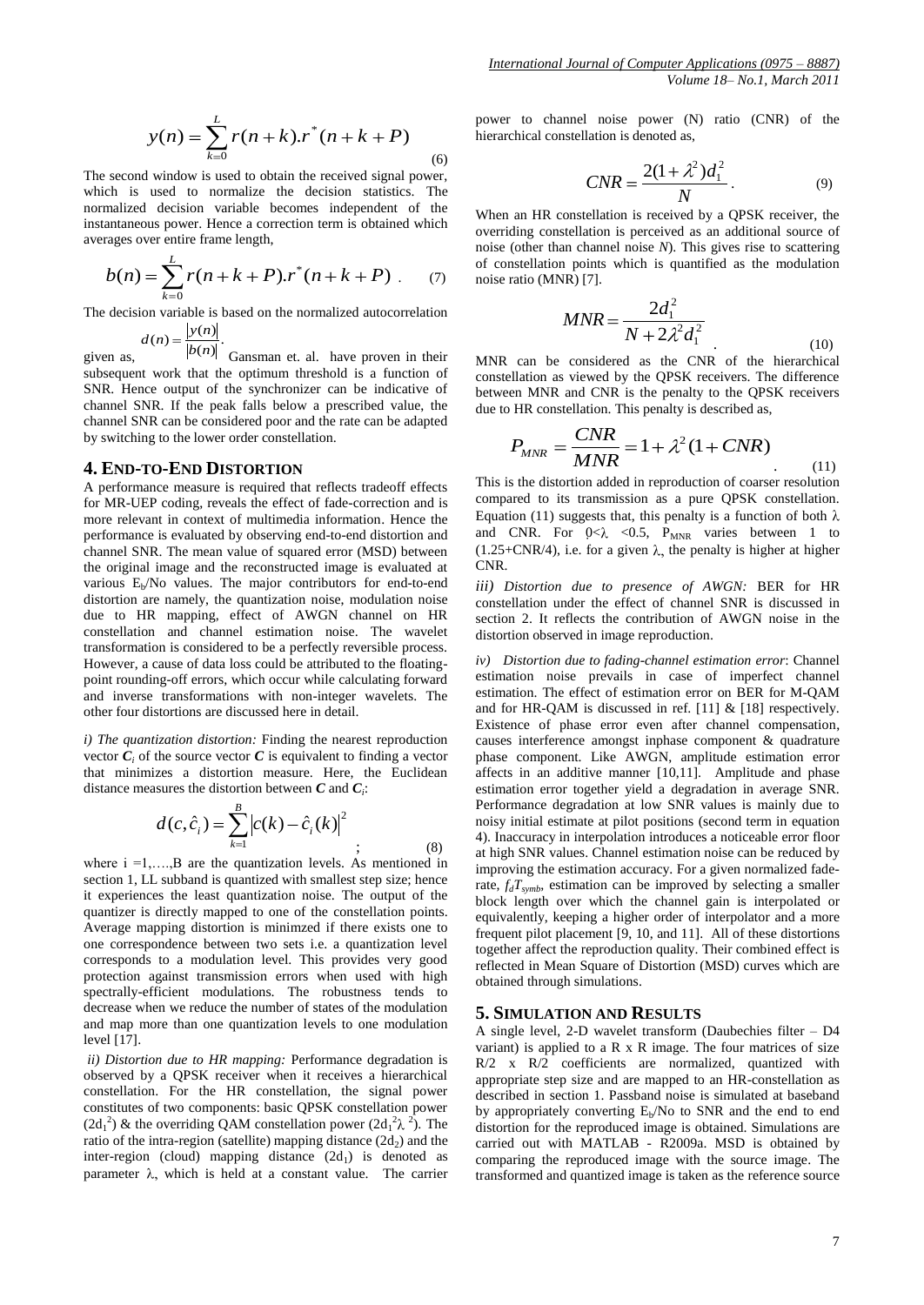image. If the image reproduced at the end of the receive chain is as good as this reference image, then it implies that the HR mapper, channel noise and channel estimation noise together did not produce any distortion at all. This ideal situation is indicated by zero value of MSD. As the situation parts from being ideal, the MSD curve departs from zero value.

The coarser resolution (HP class) shows relatively smaller MSD compare to the finer resolution (Figure 5, 6  $\&$  7), as it is better protected. The values of the constants *C*1, *C*2, *C*3 are adjusted (Figure 4) so that the impact of channel corruption is more prominent for LP class information. For very noisy channels, this more corrupt part of the constellation is dropped and image is reproduced with less corrupt HP class. Value of  $\lambda$  is held at a constant value. Figure 4(b) shows HR constellation under the effect of static fading and AWGN. Figure 4(c) shows the constellation after scaling and derotation.

Individual MSD curves are obtained for both the resolutions for various normalized fade-rate values. Labels in the figures indicate normalized fade-rates as fdT (subscript of  $T_{\text{swmb}}$  is dropped for convenience). When the image is reconstructed using both the resolutions, then total distortion is algebraic addition of MSD values for LP and HP (Figure 7). For higher values of  $E_b/No$ , the MSD values are constant. It implies that for higher values of  $E_b/No$ , the distortion is mainly influenced by the mapper distortion and channel estimation noise. Figure 5(a) & 5(b) show the results for fade correction obtained for the values of  $G = 26$  and  $F = 53$  for HP and LP class respectively. For HP class, MSD values are at par with MSD values of only AWGN (Figure  $7(a)$ ). For a given inter-pilot spacing and the interpolation order, both LP & HP class MSD curves indicate that, as normalized fade-rates increase, channel estimation error increases and hence overall MSD increases. In order to accommodate higher fade-rates, spacing between pilots is reduced and estimation is done over smaller block lengths. These results are plotted for G =13 & F = 27 in Figure 6. Discussion of optimal pilot length, optimal pilot placement and interpolation order for a set of Doppler frequencies is beyond the scope of this paper. For a given fade-rate, the optimization would be between the estimation accuracy against interpolation time-lag and spectral efficiency. Longer pilot length and frequent pilot placement help to accommodate higher normalized fade-rates but effectively reduce throughput and hence affect spectral efficiency.

### **6. CONCLUSION**

The proposed scheme allows a fade-corrected phase and amplitude reference for demodulation and provides guaranteed service for various channel conditions viz. fluctuating SNR and slow, narrowband, frequency-flat fading. The hierarchical constellation provides UEP to different resolutions of the source. The two constellations are combined hierarchically and the two resolution levels are respectively mapped to these constellations. The relative distances in hierarchically mapped constellations are adjusted to implicate a controlled distortion for both the resolutions. As coarser resolution is better protected, it is reproduced with comparatively less reproduction error. The end to end distortions involved in this entire two tier scheme are discussed in detail. Quantization distortion, distortion involved in mapping a secondary constellation on a baseline QPSK constellation, AWGN noise & distortion due to channel estimation error are main contributors in the total reproduction error. The channel estimation error reflects as an additive noise and contributes in total reproduction error. For a given pilot placement and interpolation order, this distortion increases with increase in normalized fade-rate values. In order to accommodate faster normalized fade rates, the pilot symbols are

to be placed more frequently and interpolation of channel gain estimates should be done over smaller block length. The results obtained through simulations prove that, for a given pilot separation and interpolation order, smaller fade-rate values produce smaller distortion. If normalized fade-rate values are sufficiently low, the distortion becomes comparable with the distortion produced by the channel undergoing only AWGN corruption.



**Figure 4. (a) Constellation diagram for MR-64 QAM, (b) constellation corrupted by AWGN and static fading, (c) derotated constellation**



**Figure 5. MSD for G =26 and interpolation order of 53 for fade-rates 0.00001,0.00009 & 0.00015; (a) for HP class i.e. coarser resolution reconstruction, (b) for LP class-finer resolution reproduction**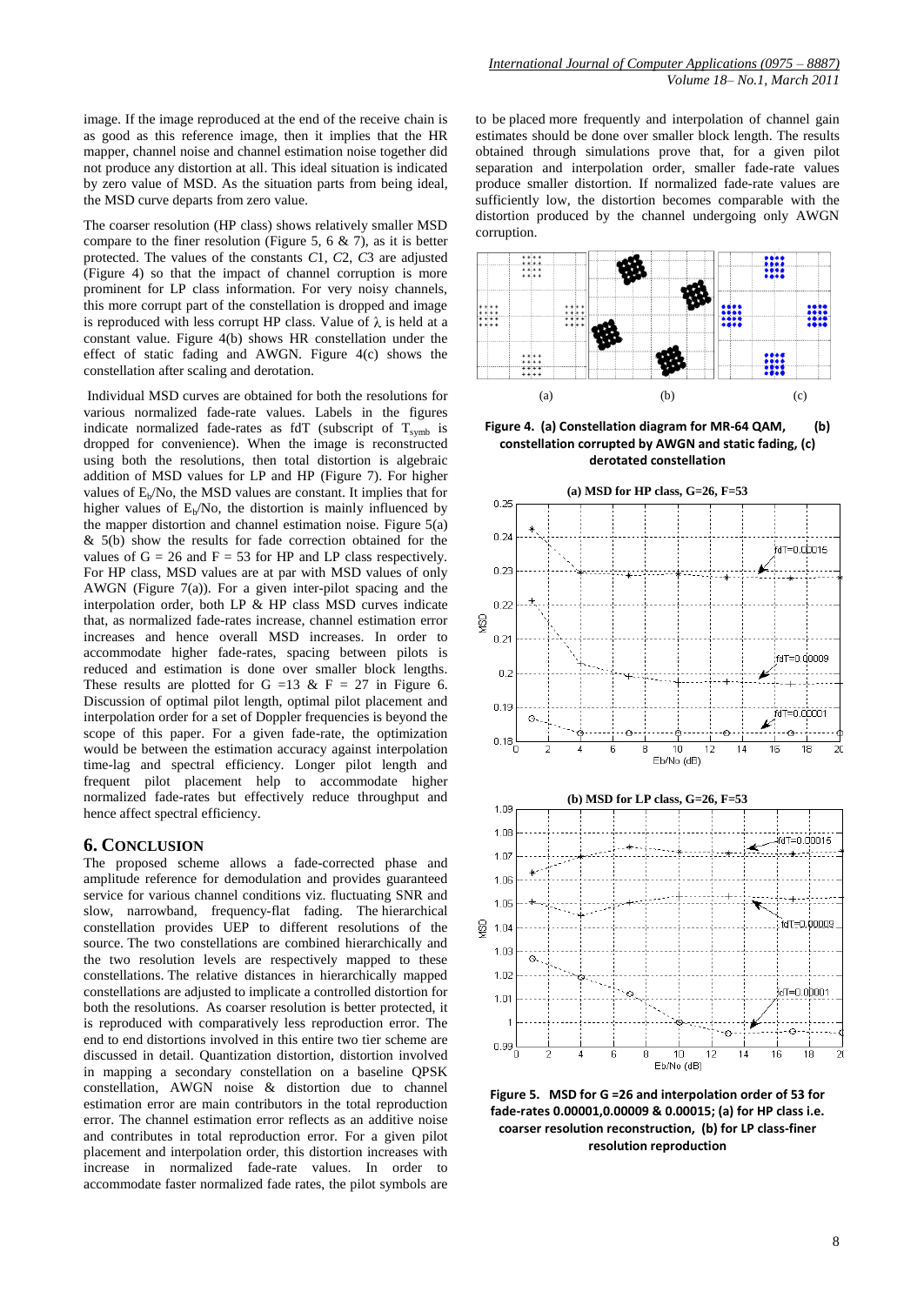

**Figure 6. MSD for G =13 and interpolation order of 27 for fade rates 0.0001,0.0009 & 0.0014; (a) for HP class i.e. coarser resolution reconstruction, (b) for LP class-finer resolution reconstruction**



**(b) MSD for LP class and entire image for only AWGN** 



**Figure 7. MSD for channel having only AWGN source-no fading; (a) for HP class; (b) MSD for LP class i.e. finer resolution and MSD for image reconstruction using both the resolutions.**

#### **7. REFERENCES**

- [1] K. Ramchandran, K. M. U. A. Ortega, and M. Vetterli, " Multiresolution broadcast for digital HDTV using joint source/channel coding", IEEE Journal on Selected Areas Communications, vol. 11, pp. 6–23, Jan. 1993.
- [2] Igor Kozintsev,Kannan Ramchandran, "Robust Image Transmission Over Energy-Constrained Time-Varying Channels Using Multiresolution Joint Source–Channel Coding", IEEE Transactions on .Signal Procs.,vol. 46,no. 4, April 1998
- [3] Khaled Fazel, Michael J. Ruf, "Combined multilevel coding and multiresolution February 1993
- [4] X. Lin, L. Hanzo, R. Steele, W. T.Webb, "Subbandmultipulse Digital Audio Brodcasting for Mobile Receivers", IEEE transactions on Broadcasting, Vol. 39. No. 4 , December 1993.
- [5] Pavan K. Vitthaladevuni, and Mohamed-Slim Alouini, "BER Computation of 4-M-QAM Hierarchical Constellation," IEEE Transactions on Brodcasting, vol. 47, No. 3, September 2001
- [6] B. Barmada, M. M. Ghandi*,* , E. V. Jones*,* , and M. Ghanbari*,* "Prioritized Transmission of Data Partitioned H.264 Video With Hierarchical QAM", IEEE .Signal Proc. letters, vol. 12, No.8, Aug. 05
- [7] Hong Jiang, Paul A. Wildrof, "A hierarchical modulation for upgrading digital broadcast system",IEEE transactions on broadcasting, vol. 51, No.2, June 05
- [8] Sorum Kotia, K. S. Dasgupta & M. D. Desai, "Receiver based Rate Adaptation Approach through Blind SNR Estimation of Satellite Channel,", Proceedings of International MultiConference for Engineers and Computer Scientists 2010 vol. II, IMECS 2010, March 2010, ID : 978-988-18210-4.
- [9] James K. Cavers, "An Analysis of Pilot Symbol Assisted Modulation for Rayleigh Fading Channels," IEEE